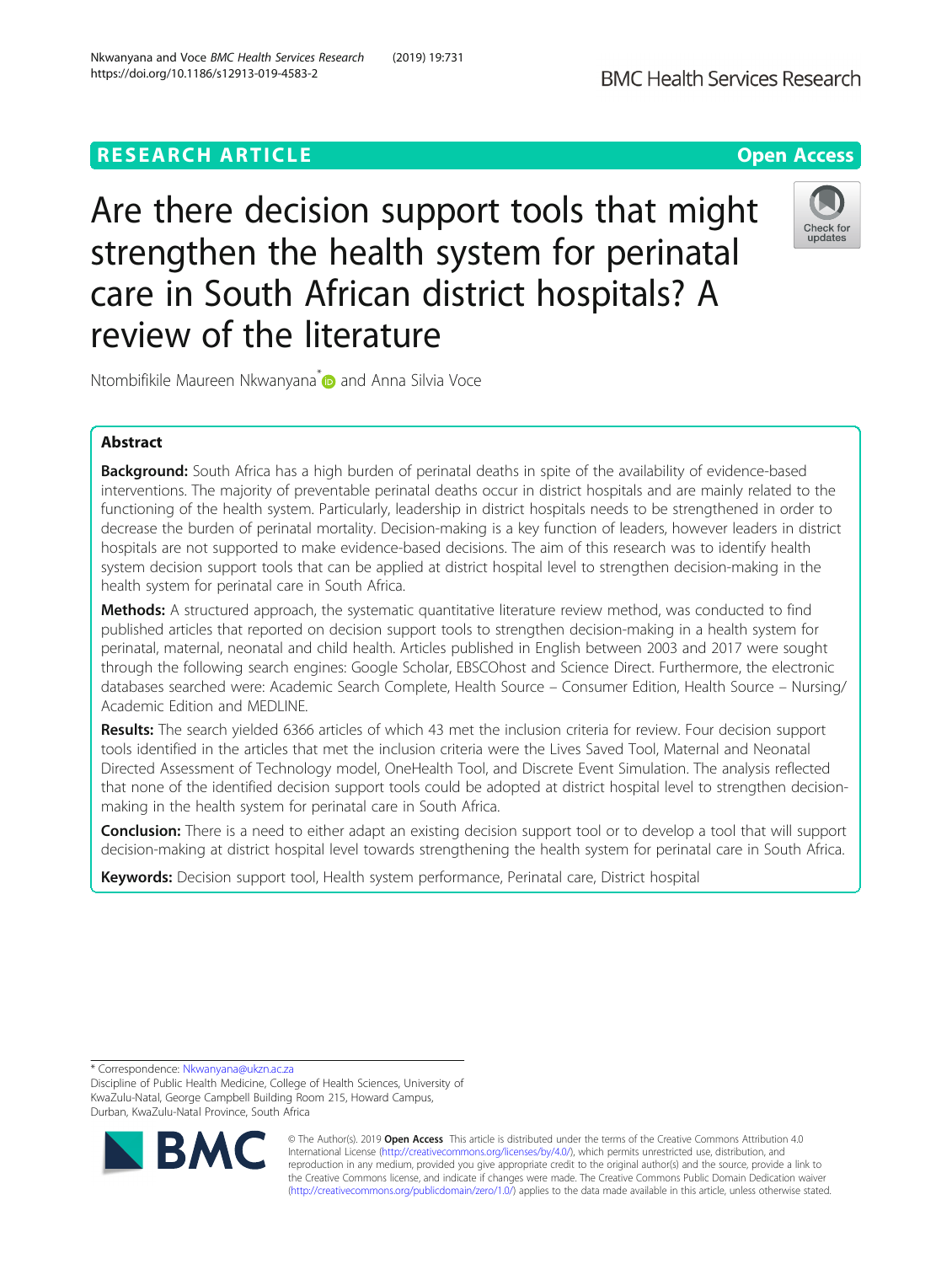### Background

The high rate of perinatal mortality is a global public health concern. Worldwide, there are approximately 4.6 million perinatal deaths every year with more than 1 million stillbirths occurring during the intrapartum period [[1,](#page-9-0) [2\]](#page-9-0). The majority of deaths occur in low- and middle-income countries (LMIC), with the rural poor most at risk [\[2](#page-9-0)–[4](#page-9-0)]. Perinatal mortality imposes huge economic and psychosocial consequences on mothers and families [[5,](#page-9-0) [6](#page-9-0)]. Moreover, perinatal deaths have undesirable psychological effects on health care providers [[5,](#page-9-0) [7](#page-9-0), [8\]](#page-9-0). The current state of perinatal outcomes calls for urgent implementation of evidence-based interventions in order to reduce the burden of perinatal deaths together with the associated adverse effects.

South Africa is a middle-income country with a high burden of perinatal deaths in spite of the availability of evidence-based interventions [\[9](#page-9-0)–[12\]](#page-9-0). Specifically, out of 1000 births in the public sector, approximately 33 babies are born dead or die within the first 7 days of life, with most deaths being preventable [[10](#page-9-0)]. Apart from the medical complications, such as spontaneous preterm labor and intrapartum asphyxia, health system administrative factors as well as health care provider-related problems are major contributors to perinatal deaths in South Africa [[10,](#page-9-0) [12,](#page-9-0) [13](#page-9-0)]. Specifically, administrative factors contributing to perinatal mortality include inadequate equipment to provide optimal perinatal care, lack of transport and inadequate theatre facilities [\[14](#page-9-0), [15](#page-9-0)]. Similarly, provider-related factors include failure to detect fetal distress, delay in referring patient for secondary treatment and delay in calling for expert advice [\[14,](#page-9-0) [15](#page-9-0)]. Therefore, there is a need to strengthen the health system for perinatal care in South Africa in order to realize the potential impact of existing lifesaving interventions on perinatal outcomes [\[9](#page-9-0), [11](#page-9-0)].

A majority of preventable perinatal deaths in the public sector in South Africa occur in district hospitals [[9,](#page-9-0) [14\]](#page-9-0). In addition, preventable perinatal deaths that occur in regional hospitals are often due to mismanagement around time of birth in district hospitals [\[9\]](#page-9-0). Most preventable perinatal deaths are associated with poor quality of care within poorly functioning health systems [\[9](#page-9-0), [14\]](#page-9-0). District hospitals do not always provide optimum maternity care and have challenges of staff incompetence as well as a shortage of essential equipment to provide safe perinatal care [[14](#page-9-0), [16](#page-10-0)]. Therefore, the health system for perinatal care in district hospitals must be strengthened, as the site for intrapartum care for the majority of mothers who deliver in the public sector in South Africa [[10](#page-9-0), [11\]](#page-9-0). Essentially, focusing health system strengthening strategies on leadership in district hospitals should alleviate the burden of perinatal deaths in district hospitals, towards reducing perinatal deaths in South Africa [\[9](#page-9-0), [17](#page-10-0)].

Setting priorities and allocating resources in a health system is a fundamental function of leadership. However, decisions pertaining to prioritizing areas of intervention in a health system towards improving health outcomes, taken by health facility managers in South Africa are rarely evidence-based [\[18](#page-10-0), [19](#page-10-0)]. Decision support tools, which are usually computer based information systems, have been developed to support decision processes in various organizations including the healthcare industry, and some have been found useful in prioritizing areas of intervention in health facilities in high-income countries. However, there is currently no identified decision support tool to assist hospital management teams to maximize the effectiveness of their decision processes in setting priorities and allocating resources. Hence, this study aimed to identify health system decision support tools that can be used at district hospital level to strengthen decision-making in the health system for perinatal care in South Africa.

### **Methods**

## Aim

The aim of the literature review was to identify tools that could support decision-making pertaining to prioritizing areas of intervention towards strengthening the health system for perinatal care in South Africa at district hospital level.

#### Design

A structured approach, the systematic quantitative literature review method [[20](#page-10-0), [21](#page-10-0)], was conducted to find published articles on decision support tools that have been used to facilitate decision-making in health systems pertaining to perinatal, maternal, neonatal and child health.

### Methods

Articles published in English were sought through the following search engines: Google Scholar, EBSCOhost and Science Direct. The electronic databases searched in EBSCOhost were "Academic Search Complete", "Health Source – Consumer Edition", "Health Source – Nursing/ Academic Edition' and "MEDLINE with Full Text". Journals searched in Science Direct included "Midwifery", "Public Health and Health Policy", "Obstetrics, Gynecology and Women" and "Perinatology, Pediatrics and Child Health". The following search terms were used to retrieve articles, "decision support tool - health system". In addition, the names of decision support tools identified from articles which met the inclusion criteria were also used as search terms. To ensure optimal coverage, additional articles were found within reference sections of retrieved articles.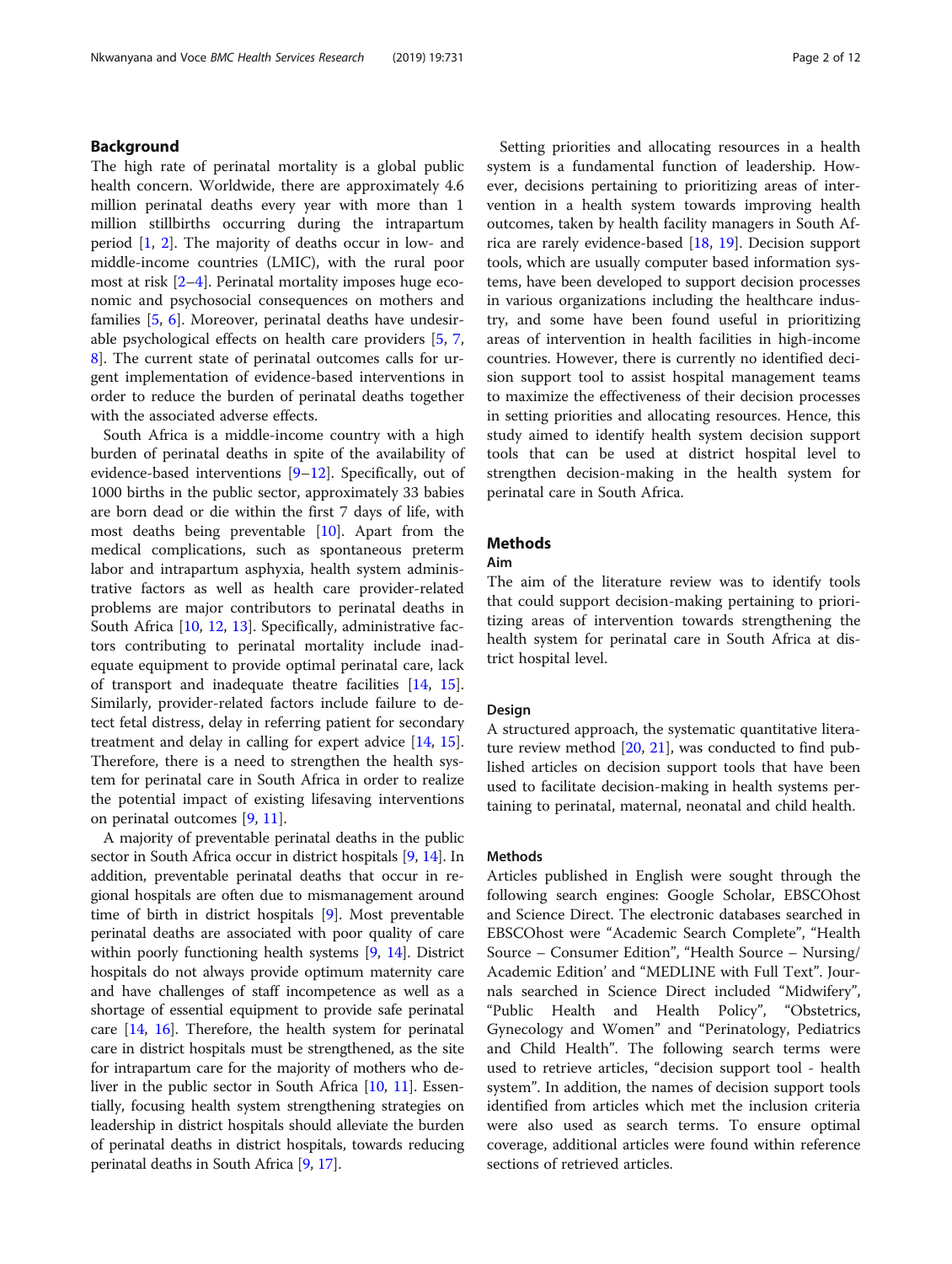### Eligibility criteria

#### Inclusion criteria

Articles meeting the following criteria were included in the review:

- 1) Original research published in peer reviewed journals
- 2) Articles reporting on a decision support tool that was applicable to perinatal, maternal, child and neonatal health
- 3) Articles published in English from 2003 to 2017

#### Exclusion criteria

- 1) Articles reporting on decision support tools that were not applicable to perinatal, maternal, child and neonatal health
- 2) Articles reporting on clinical decision making algorithms

### Inclusion of online videos

Online videos published by reputable organizations which detailed a description, development and or the application of identified decision support tools were included in the review.

### Assessment of publications

Overall, the search yielded 6366 peer reviewed articles of which 5906 were excluded after screening article titles as they were either duplicates or not related to decision support tools to strengthen decision-making in a health system. Four hundred and sixty abstracts were screened to assess eligibility for inclusion in the review of which a majority were identified as literature review articles that described the basis of information on mortality estimates, risk factors, demography, intervention coverage as well as impact of several interventions on maternal, neonatal and child health, which has been pre-loaded in decision support tools. In total, the 385 articles which reported on the basis of pre-loaded information were excluded. Seventy-five full text articles were assessed for eligibility and 32 of these were not related to strengthening decision-making in a health system for maternal, neonatal and child health. Ultimately, 43 articles were eligible for inclusion in the literature review. The process of assessment of publications is presented in Fig. [1](#page-3-0).

#### Constructing the database

A database of articles identified for the review was assembled. For each decision support tool identified, corresponding extracted articles were explored to recognize the following information: 1) the purpose of the decision support tool; 2) preloaded information in the decision support tool; 3) input required from a user prior to implementing the tool; 4) output generated by the tool; 5) assumptions, strengths and limitations of a tool; 6) socio-economic settings where the tool has been applied; and 7) the level of application in the health system. These features are described, for each decision support tool, in the Results section and are summarized in a tabular format.

### Results

Forty-three articles which met the inclusion criteria for review detailed a description of the development of the tool and or the application of the tool. In total, four decision support tools were identified in the articles that met the inclusion criteria. These were: the Lives Saved Tool (LiST), Maternal and Neonatal Directed Assessment of Technology (MANDATE), OneHealth Tool (OHT) and Discrete Event Simulation (DES) [[22](#page-10-0)–[25](#page-10-0)].

Table [1](#page-4-0) presents a list of peer-reviewed literature that describes the development of the reviewed decision support tools. Table [2](#page-4-0) presents a list of peer-reviewed literature in which the application of identified decision support tools have been reported. Online videos describing development and or application of the tools, derived from reputable websites, are listed in Table [3.](#page-6-0) The features for each decision support tool are summarized in Table [4.](#page-7-0)

Studies reporting description and or development of identified decision support tools were mainly conducted in high-income studies (HIC).

The Lives Saved Tool and the MANDATE model have been applied in low- and middle-income countries, whereas the DES has only been applied in high-income countries.

### Lives saved tool

The Lives Saved Tool (LiST) assists users to estimate the impact of introducing or increasing the coverage of maternal, neonatal and child health interventions [[23,](#page-10-0) [25](#page-10-0)– [27\]](#page-10-0) The initial purpose of designing the LiST was to estimate the impact of scaling up community based interventions on under five mortality, and details of its construction were published as part of the Child Survival Series in 2003 [\[66](#page-11-0)]. Evaluated interventions included preventative programs such as availability of skilled attendant at birth, supply of measles vaccine, antenatal steroids, nevirapine and replacement feeding. Treatment programs evaluated included supply of vitamin A, antibiotics for pneumonia and newborn resuscitation [\[66](#page-11-0)]. Since its initial design, LiST has undergone further advancements, including the incorporation of the evaluation of the impact of facility based interventions aimed at improving maternal and birth outcomes, and at reducing neonatal mortality  $[23, 26]$  $[23, 26]$  $[23, 26]$ . In 2008, LiST was incorporated into the SPECTRUM software, hence LiST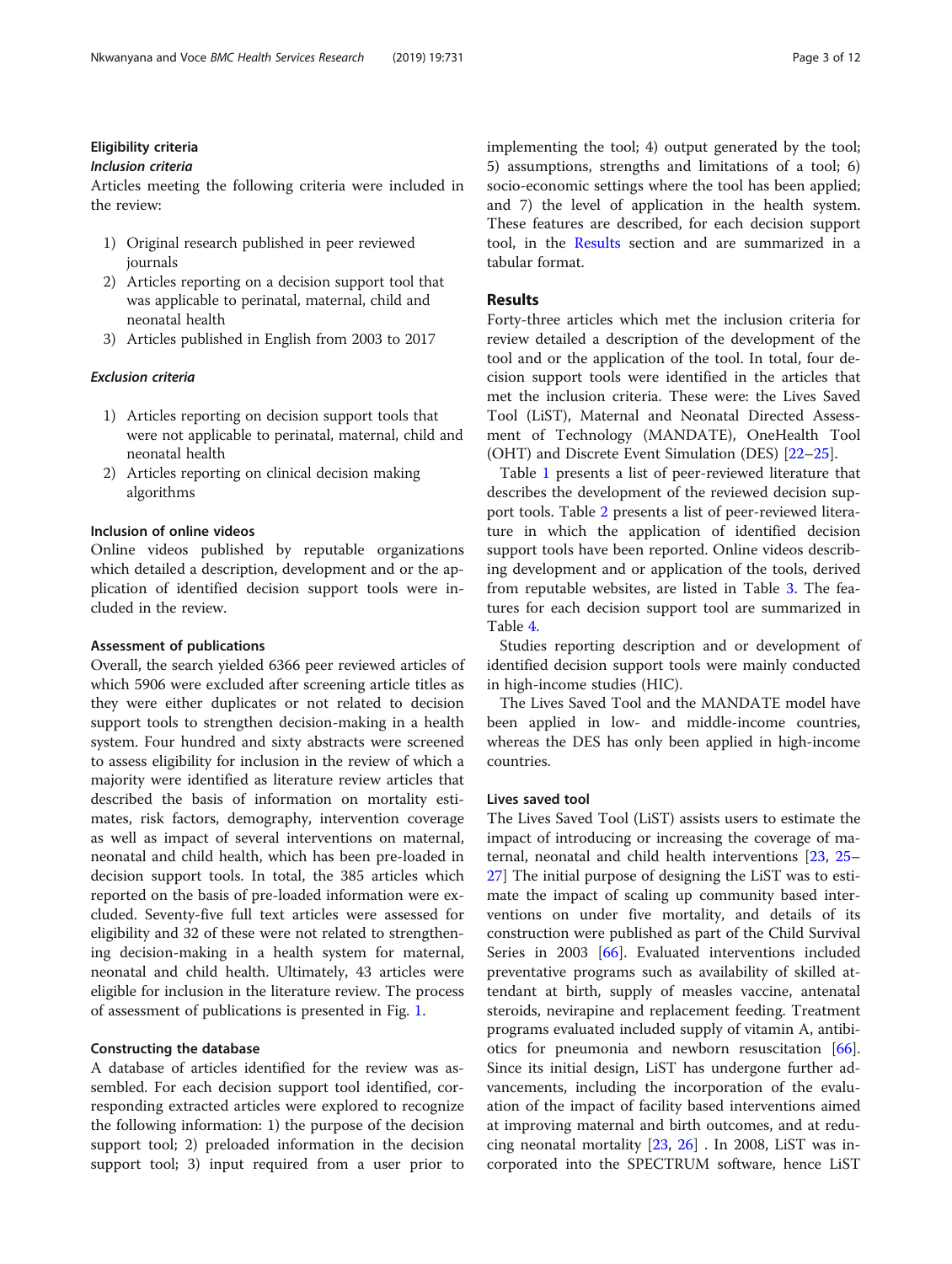<span id="page-3-0"></span>

utilizes data in the DemProj and Aids Impact Model (AIM) to generate the desired output [\[23](#page-10-0)]. The DemProj gives estimates of population size based on assumptions of fertility, mortality and migration for a country or a region [[23](#page-10-0)]. The AIM estimates the impact of changes of Human Immunodeficiency Virus incidence, prevention and treatment measures on mortality [\[23\]](#page-10-0). Further additions have recently been made to LiST to enhance the accuracy of estimates of the cost implications of increasing coverage of interventions [\[30](#page-10-0), [35](#page-10-0)].

LiST is preloaded with a list of maternal, neonatal and child health interventions, which are relevant for implementation in LMIC [\[23,](#page-10-0) [26,](#page-10-0) [33\]](#page-10-0). The details of preloaded interventions include baseline coverage estimates of interventions at national level, together with recent estimates of the effectiveness of interventions [\[26](#page-10-0), [27](#page-10-0), [33](#page-10-0)– [35,](#page-10-0) [46](#page-10-0)]. Furthermore, information on population risk factors and causes of death relating to maternal, neonatal and child health are preloaded in LiST [\[26](#page-10-0), [34](#page-10-0), [35](#page-10-0)]. A user needs to specify the geographical region where interventions will be applied, intended intervention coverage, measures of population health status, as well as an estimate of the effectiveness of the intervention when scaled up in order to generate an output to guide prioritization of interventions [[26](#page-10-0), [34](#page-10-0), [38,](#page-10-0) [39,](#page-10-0) [42,](#page-10-0) [67](#page-11-0), [68](#page-11-0)]. LiST gives an estimate of the number of lives that could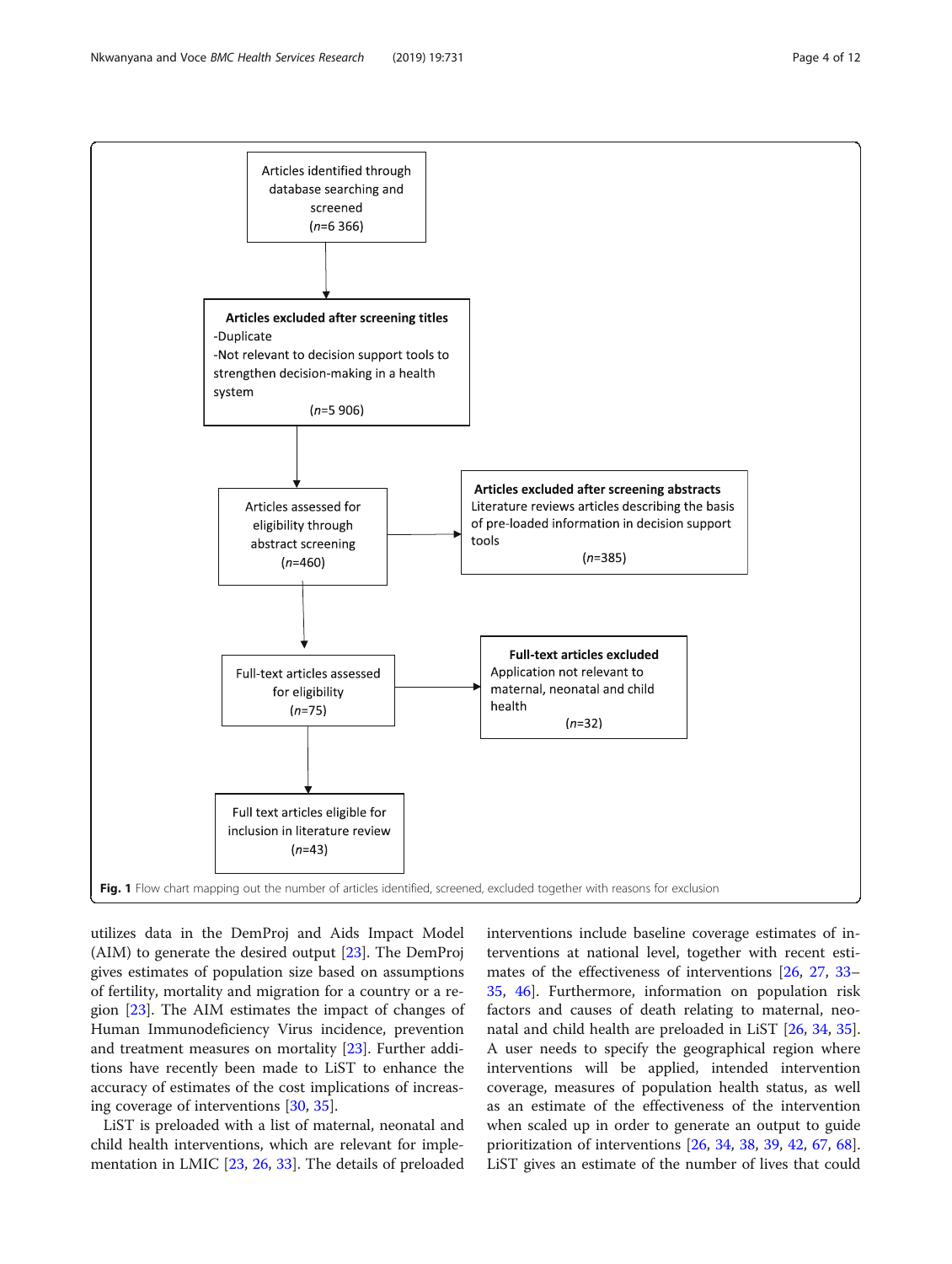<span id="page-4-0"></span>

| <b>Table 1</b> Author, year of publication and study location of |
|------------------------------------------------------------------|
| reviewed journal articles that detail the description of the     |
| reviewed decision support tools for maternal and newborn         |
| healthcare                                                       |

| Authors                                                       | Year of<br>publication | Study Location              |
|---------------------------------------------------------------|------------------------|-----------------------------|
| Lives Saved Tool                                              |                        |                             |
| Jones et al                                                   | 2003                   | United States of<br>America |
| Boschi-Pinto et al                                            | 2010                   | United States of<br>America |
| Winfrey et al                                                 | 2011                   | United States of<br>America |
| Fox et al                                                     | 2011                   | United States of<br>America |
| <sup>b</sup> Walker et al                                     | 2013                   | United Sates of America     |
| <sup>a</sup> Bollinger et al                                  | 2017                   | Unites States of America    |
| Maternal and Neonatal Directed Assessment of Technology model |                        |                             |
| McClure et al                                                 | 2013                   | Sub-Saharan Africa          |
| <sup>b</sup> Walker et al                                     | 2013                   | United Sates of America     |
| OneHealth Tool                                                |                        |                             |
| <sup>b</sup> Walker et al                                     | 2013                   | United Sates of America     |
| <sup>a</sup> Bollinger et al                                  | 2017                   | Unites States of America    |
| Discrete Event Simulation                                     |                        |                             |
| Allen and<br>Wigglesworth                                     | 2009                   | United Kingdom              |
| Goldsman et al                                                | 2009                   | United State of America     |
| Hamrock et al                                                 | 2013                   | United State of America     |

<sup>a</sup>Derived information for LiST and OneHealth Tool

b Derived information for LiST, MANDATE and OneHealth Tool

be saved after introducing or scaling up interventions as a measure of the impact of interventions as well as an estimate of cost implications for prevented deaths [[9,](#page-9-0) [35](#page-10-0), [42](#page-10-0), [43](#page-10-0)].

For any year from 2000 to 2012, LiST has information on mortality, exposures, risk factors, intervention coverage and demography for 90 LMICs [[23\]](#page-10-0) . LiST assumes that mortality rates and causes of death would not change considerably from the baseline estimates and that the estimated impact of interventions on mortality are solely due to increase in coverage [[23](#page-10-0), [46](#page-10-0)]. Moreover, the tool assumes that quality of service delivery is maintained while increasing coverage [\[47](#page-10-0)]. LiST is precise in predicting estimates of the impact of interventions in diverse geographical settings [\[35](#page-10-0), [50](#page-10-0)–[52\]](#page-10-0). Furthermore, the tool allows users to enter new or future interventions and to assess the impact of new interventions in conjunction with existing interventions in saving lives [[23](#page-10-0), [26,](#page-10-0) [53](#page-10-0)]. If multiple interventions are evaluated, LiST prevents overestimating the impact of interventions by considering multiple potential causes of deaths and risk factors within one group of deaths [[23](#page-10-0)]. LiST cannot be

| Authors                                                       | Year of<br>publication | Study Location                    |
|---------------------------------------------------------------|------------------------|-----------------------------------|
| Lives Saved Tool                                              |                        |                                   |
| Chopra et al                                                  | 2009                   | South Africa                      |
| Hazel et al                                                   | 2010                   | West Africa                       |
| Bryce et al                                                   | 2010                   | Burkina Faso, Ghana and<br>Malawi |
| Friberg et al                                                 | 2010                   | Sub-Saharan Africa                |
| Acuin et al                                                   | 2011                   | Southeast Asia                    |
| Pattinson et al                                               | 2011                   | International                     |
| Amouzou et al                                                 | 2012                   | Niger                             |
| Walker et al                                                  | 2013                   | Sub-Saharan Africa                |
| Jo et al.                                                     | 2014                   | Bangladesh and Uganda             |
| Johri et al                                                   | 2014                   | Burkina Faso                      |
| Homer et al                                                   | 2014                   | International                     |
| McPake et al                                                  | 2015                   | Ethiopia, Indonesia and<br>Kenya  |
| Michalow et al                                                | 2015                   | South Africa                      |
| Chola et al                                                   | 2015                   | South Africa                      |
| McGee et al                                                   | 2016                   | South Africa                      |
| Keita et al                                                   | 2017                   | Mali                              |
| Maternal and Neonatal Directed Assessment of Technology model |                        |                                   |
| Goldenberg et al                                              | 2014                   | Sub-Saharan Africa                |
| Kamath-Rayne et al.                                           | 2015                   | Sub-Saharan Africa and<br>India   |
| McClure et al                                                 | 2015                   | Sub-Saharan Africa                |
| Harrison et al                                                | 2016                   | Sub-Saharan Africa                |
| Griffin et al                                                 | 2017                   | Sub-Saharan Africa                |
| Herrick et al                                                 | 2017                   | Sub-Saharan Africa                |
| OneHealth Tool                                                |                        |                                   |
| Adesina and Bollinger                                         | 2013                   | Five African Countries            |
| Stenberg et al                                                | 2014                   | International                     |
| Boyle et al                                                   | 2015                   | International                     |
| Stenberg et al                                                | 2017                   | International                     |
| Keen et al                                                    | 2017                   | Sierra Leone                      |
| Discrete Event Simulation                                     |                        |                                   |
| Cochran and Bharti                                            | 2006                   | United States of America          |
| Jacobson et al                                                | 2006                   | United States of America          |
| Oh and Chow                                                   | 2011                   | Singapore                         |
| Zhu Z                                                         | 2011                   | Singapore                         |
| Griffin et al                                                 | 2012                   | Atlanta                           |
| Mielczarek and Uzialko-<br>Mydlikowska                        | 2012                   | Poland                            |

Table 2 Author, year of publication and study location of reviewed journal articles that detail application of the reviewed decision support tools for maternal and newborn healthcare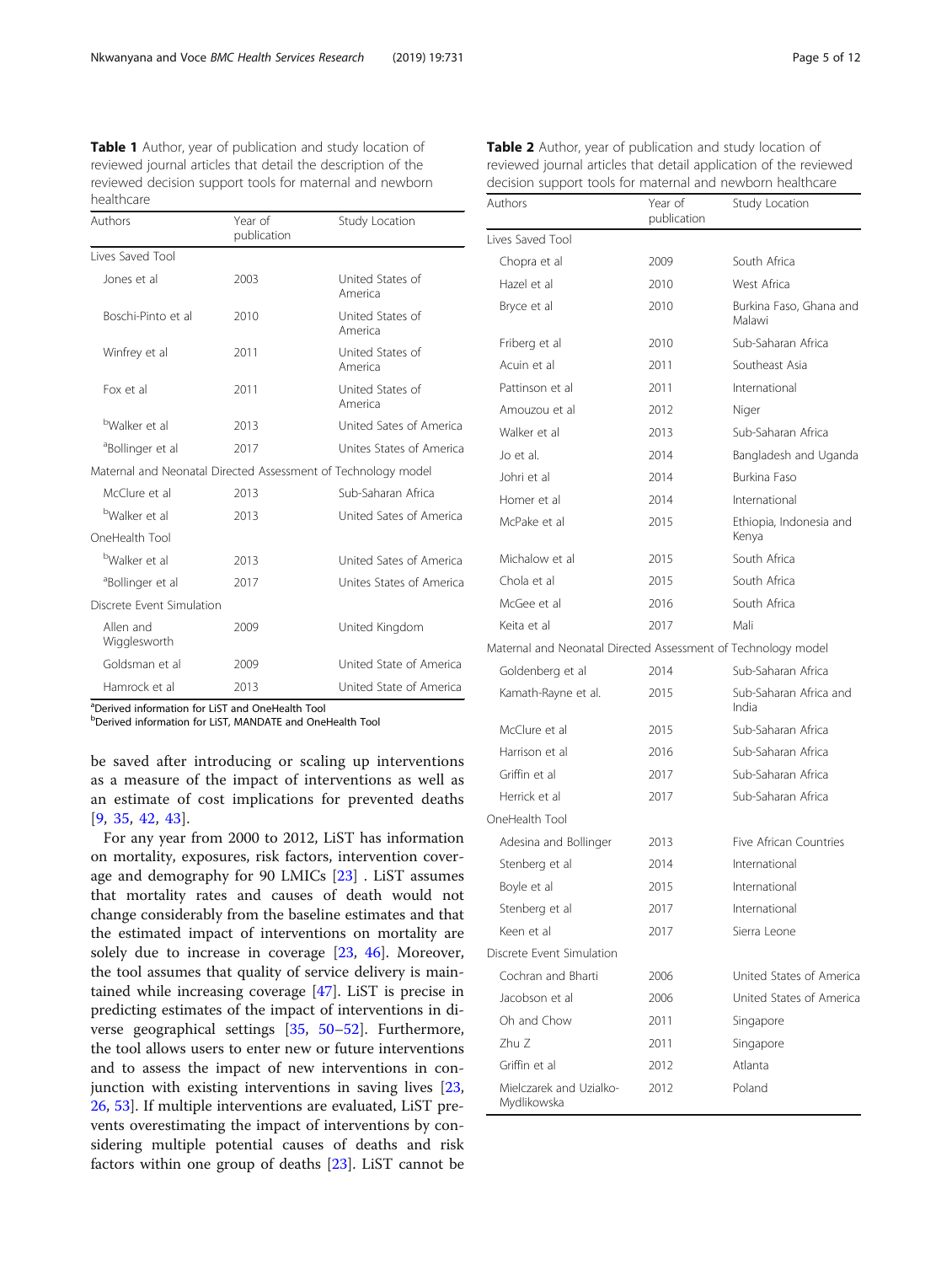used to estimate the impact of interventions on perinatal mortality solely, since the assessment of the impact of interventions is limited to the predefined age intervals which do not cover the perinatal period exclusively [\[26](#page-10-0)]. LiST has been useful in strategic planning and in identifying interventions that would have highest impact in saving lives and has been applied in LMIC at national, provincial and district levels [[9,](#page-9-0) [47,](#page-10-0) [50](#page-10-0), [56](#page-10-0)–[58](#page-10-0), [69](#page-11-0)].

### Maternal and neonatal directed assessment of technology model

The Maternal and Neonatal Directed Assessment of Technology (MANDATE) model enables users to prioritize the allocation of resources towards interventions that have the greatest impact in reducing maternal, fetal and neonatal deaths in low-resource settings, particularly sub-Saharan Africa and India [\[23](#page-10-0), [24](#page-10-0), [28,](#page-10-0) [29](#page-10-0)]. The MANDATE model was developed by the Research Triangle Institute, with the initial description of its application and its construction published in 2013 [\[24](#page-10-0), [70](#page-11-0)]. No literature was found presenting further development of the model since its original construction.

The MANDATE model is preloaded with a list of main clinical conditions that contribute to maternal, fetal and neonatal mortality as well as proven methods to prevent, diagnose and treat maternal, fetal and neonatal conditions [[24](#page-10-0), [29](#page-10-0)]. Furthermore, the MANDATE model is preloaded with baseline estimates of accessibility, utilization and effectiveness of interventions in specific regions [[24,](#page-10-0) [36](#page-10-0)]. All preloaded data were derived from published literature as well as reputable research websites and databases [[24,](#page-10-0) [29](#page-10-0), [44](#page-10-0)]. MANDATE users need to specify the geographic region where intervention will be applied, timeframe of assessment and the intended level of utilization, penetration and efficacy of interventions in order to generate output to guide prioritization of interventions [[40\]](#page-10-0). The tool gives an estimate of the number of maternal, fetal and neonatal lives that could be saved by increasing utilization and penetration of interventions [\[24,](#page-10-0) [29,](#page-10-0) [36,](#page-10-0) [44,](#page-10-0) [45\]](#page-10-0).

The MANDATE model assumes that the efficacy of an intervention is the same when applied at home, clinic or in a hospital setting [\[28](#page-10-0), [44\]](#page-10-0). The tool can be used to evaluate the impact of one intervention or the impact of a set of integrated interventions and can simulate different scenarios of interventions, enabling comparisons of the impact of different interventions before implementation [[36](#page-10-0), [44,](#page-10-0) [54\]](#page-10-0). The MANDATE model can quantify the effect of maternal conditions on neonatal outcomes [[36\]](#page-10-0). Furthermore, the tool is able to evaluate the impact of preventative, diagnostic and therapeutic technologies as applied in different settings, either at home, clinic or hospital, and can measure the impact of transferring mothers and neonates between different levels of care

[[24,](#page-10-0) [28,](#page-10-0) [29,](#page-10-0) [36,](#page-10-0) [44,](#page-10-0) [54\]](#page-10-0). However, the MANDATE output does not distinguish whether neonatal deaths occurred within first 7 days of life or later, and as a result the impact of interventions on perinatal outcomes cannot be measured [[40\]](#page-10-0). The MANDATE model has been implemented in LMIC countries at national and international levels [[24,](#page-10-0) [28,](#page-10-0) [36,](#page-10-0) [44,](#page-10-0) [54](#page-10-0), [59](#page-10-0), [70](#page-11-0)].

### OneHealth tool

OneHealth Tool enables users to conduct integrated health system planning and costing for various disease specific programs [[23](#page-10-0), [25,](#page-10-0) [30](#page-10-0)]. The OneHealth Tool was developed by the United Nations Interagency Working Group on Costing and was first released in 2012 [\[71](#page-11-0)]. During its initial release, OneHealth Tool had planning and costing components for the following disease programs: Tuberculosis, Malaria, Immunization, Water and Sanitation, Reproductive Health, Nutrition and Child Health [\[71](#page-11-0)]. No further development of the OneHealth Tool regarding planning and costing of programs relating to maternal, neonatal and child health has been published since its original construction.

OneHealth Tool has incorporated pre-existing United Nations epidemiological reference group models including the LiST, AIM and the Fam Plan model [\[23](#page-10-0), [30](#page-10-0), [60](#page-10-0)– [62\]](#page-11-0). Fam Plan estimates the impact of scaling up family planning on fertility [[23](#page-10-0)]. Thus, OneHealth Tool has access to epidemiological and demographic data that is preloaded in the United Nations epidemiological reference group models [[37](#page-10-0)]. OneHealth Tool users are required to specify the geographical region for which integrated planning and costing is conducted, the current state of the building blocks of the health system, and the settings in which interventions will be implemented [[37](#page-10-0)]. OneHealth Tool provides estimates of the number of health care professionals needed to implement interventions, medical resources needed for implementation of interventions, expected costs necessary for proper implementation of interventions, as well as number of lives that could be saved by implementing interventions [\[30](#page-10-0), [37,](#page-10-0) [41\]](#page-10-0).

OneHealth Tool assumes that interventions are delivered in one or more of the following settings: directly to the community, through an outreach program, in clinics and in hospitals [\[41\]](#page-10-0). OneHealth Tool can perform a consolidated analysis across different disease programs while assessing the impact of implementing interventions on the functioning of the health system and also evaluating feasibility of sustaining interventions with regard to available finances [[30\]](#page-10-0). Moreover, OHT incorporates costing of selected non-health sector factors that may have an impact on health outcomes [\[37](#page-10-0)]. Although OneHealth Tool is useful in planning for maternal and newborn health programs, it does not measure the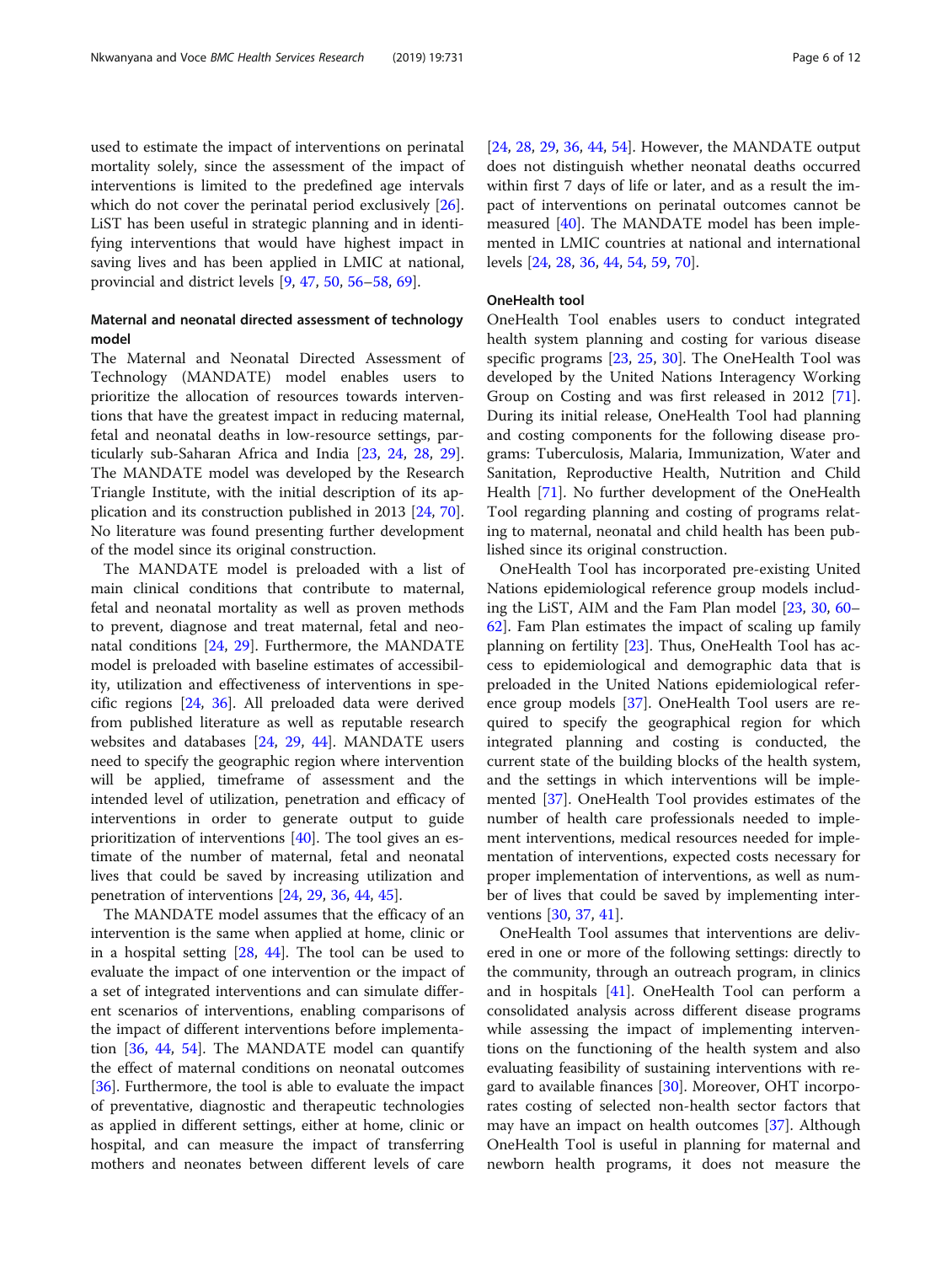<span id="page-6-0"></span>Table 3 Online videos detailing development and application of the identified decision support tools maternal and newborn healthcare

| Decision Support<br>Tool | Author                  | Title                                                                 | website                                                          |
|--------------------------|-------------------------|-----------------------------------------------------------------------|------------------------------------------------------------------|
| Lives Saved Tool         | <b>Lives Saved Tool</b> | Software demonstration -<br>Subnational Wizard                        | https://www.youtube.com/watch?v=ITZxCJbK8tE                      |
| MANDATE Model            | MANDATF                 | Overview of MANDATF                                                   | http://www.mandate4mnh.org/content/media_overview/<br>index.html |
|                          | <b>MANDATE</b>          | Using the MANDATE Web Model                                           | http://www.mandate4mnh.org/content/media_tutorial/<br>index.html |
| OneHealth Tool           | in Africa               | Harmonization for Health Introduction on the "One Health Tool         | https://www.youtube.com/watch?v=l9ix5oZ6ETk                      |
| OneHealth Tool           | in Africa               | Harmonization for Health Tutorial on how to use the OneHealth<br>Tool | https://www.youtube.com/watch?v=t1chFnEH9nl                      |

impact of interventions on perinatal outcomes as the output does not indicate the period when neonatal deaths occurred [[37\]](#page-10-0). Currently, OneHealth Tool is used globally for planning and costing at a national level [[23](#page-10-0), [37,](#page-10-0) [61](#page-10-0)–[63](#page-11-0), [71](#page-11-0)].

### Discrete event simulation

Discrete Event Simulation (DES) is a statistically based tool that is used to assess the efficiency of a healthcare delivery system and to forecast the potential impact of implementing changes in the healthcare delivery system [[22](#page-10-0), [31\]](#page-10-0). DES was initially developed as part of the General Simulation Program (GSP) in the mid-40s [\[72\]](#page-11-0). The GSP is a general-purpose simulator which was primarily developed to implement simulations in an industrial setting [[72](#page-11-0), [73](#page-11-0)]. Since its initial design, DES has been used in diverse settings including the healthcare system [\[48](#page-10-0), [49](#page-10-0)].

To initiate simulation, a DES user needs to understand and map the structure and the processes involved in healthcare delivery [[64\]](#page-11-0). Essentially, the user needs to specify the current operational state of the health system with regards to number of service stations, number of health professionals available in each service station, medical resources available, time taken in each service station, arrival rates and service times [[22](#page-10-0)]. DES generates performance measures of the healthcare system according to the user's specifications. The commonly generated performance measures are patient throughput, timeliness of care and resource utilization [\[22\]](#page-10-0).

The DES assumes that the clients arrive at a health facility in a time-dependent pattern and the state of the health system changes as clients arrive [\[48](#page-10-0), [49\]](#page-10-0). DES imitates the operation of the real world system and shows how processes interact as a whole in the system, providing a macro-level view [[22\]](#page-10-0). It is able to model several processes that occur simultaneously in a health care system [[55](#page-10-0)]. For instance, it can incorporate interdependent queues that clients may need to follow in a health facility. DES has been found useful in the allocation of scarce resources while minimizing healthcare delivery costs [[31\]](#page-10-0). It has been used effectively for various healthcare delivery needs, including improvement of patient flow, managing bed capacity, scheduling staff, managing patient admission and in the use of laboratories and pharmacies [[22,](#page-10-0) [48](#page-10-0)]. DES has been utilized in HIC, at health facility level [\[31,](#page-10-0) [48,](#page-10-0) [49,](#page-10-0) [55,](#page-10-0) [64,](#page-11-0) [65\]](#page-11-0).

### **Discussion**

This literature review was conducted to identify decision support tools that could be applied at district hospital level to strengthen decision-making in the health system for perinatal care in South Africa. Four decision support tools were identified and reviewed, namely the Lives Saved Tool (LisT), Maternal and Neonatal Directed Assessment of Technology (MANDATE), OneHealth Tool and Discrete Event Simulation (DES) [[22](#page-10-0)–[25](#page-10-0)]. Both LiST and the MANDATE model were designed to support health managers in prioritizing interventions for pregnancy related health issues, primarily at national level [[23,](#page-10-0) [24](#page-10-0)]. For instance, LiST has been utilized to identify a set of interventions that could save more lives of pregnant women and children and also prevent stillbirths [[35\]](#page-10-0). Similarly, the MANDATE model has been used to estimate maternal deaths, surgeries, and cases of severe anemia prevented through the use of uterine balloon tamponade among women with postpartum haemorrhage [\[70](#page-11-0)]. OneHealth Tool enables health managers at national level to conduct an integrated health system planning and costing for various disease programs including reproductive health and child health programs [[71\]](#page-11-0). The Discrete Event Simulation was designed to assist managers improve operational issues at a health facility level [\[22,](#page-10-0) [48,](#page-10-0) [49\]](#page-10-0).

Measurement challenges for the perinatal period were noted in estimates generated by the LiST, MANDATE Model and OneHealth Tool. These tools provide estimates of the impact of interventions on neonatal deaths in predefined age intervals [[26,](#page-10-0) [37,](#page-10-0) [40\]](#page-10-0). The limitation of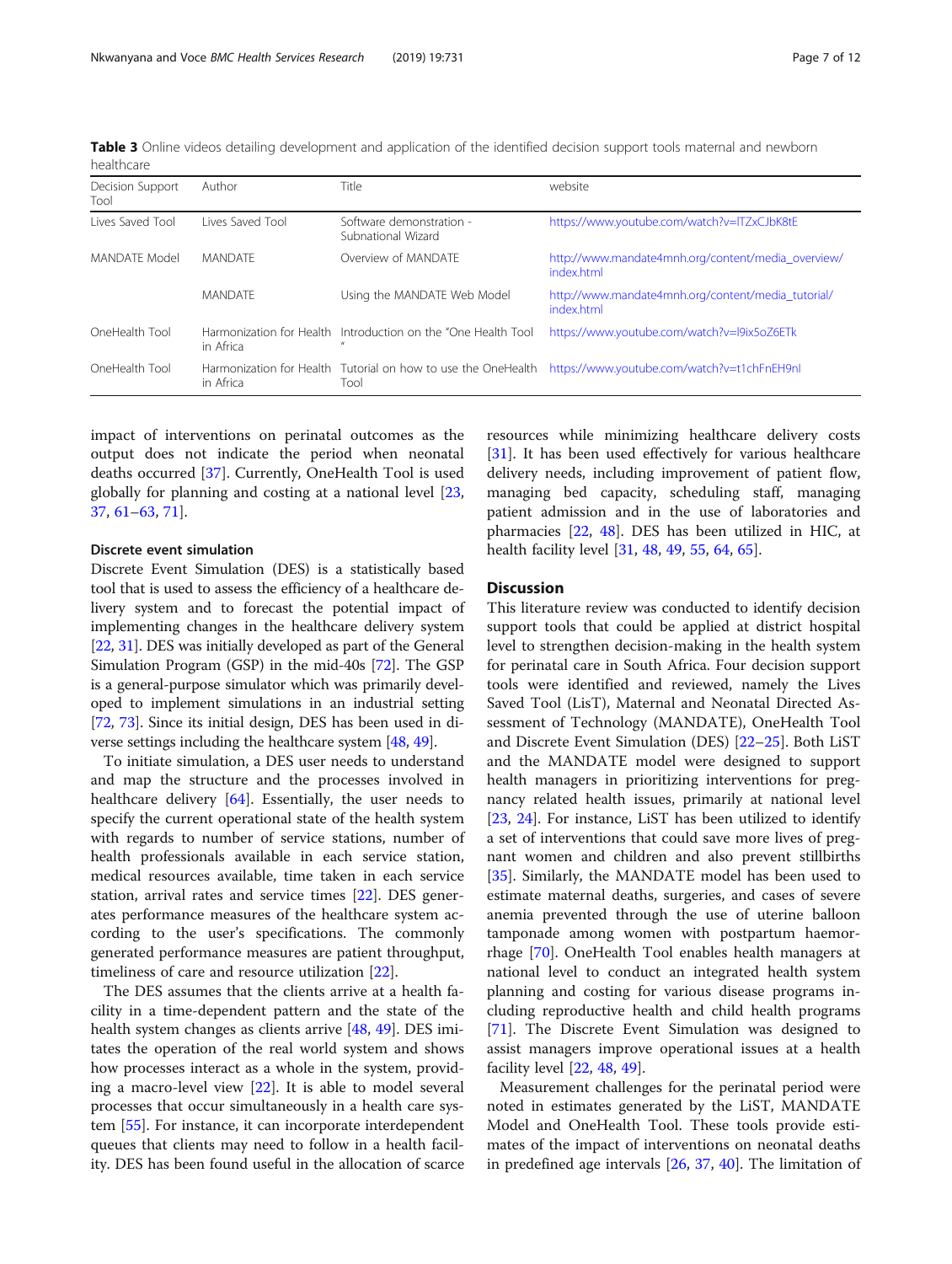| Tool                | Lives Saved Tool                                                                                                                                                                                                                                                                                                                                                                                                       | MANDATE model                                                                                                                                                                                                                                                                                                                                                                     | OneHealth Tool                                                                                                                                                                                                                                                                                                                                                                                                               | Discrete Event Simulation                                                                                                                                                                                                                      |
|---------------------|------------------------------------------------------------------------------------------------------------------------------------------------------------------------------------------------------------------------------------------------------------------------------------------------------------------------------------------------------------------------------------------------------------------------|-----------------------------------------------------------------------------------------------------------------------------------------------------------------------------------------------------------------------------------------------------------------------------------------------------------------------------------------------------------------------------------|------------------------------------------------------------------------------------------------------------------------------------------------------------------------------------------------------------------------------------------------------------------------------------------------------------------------------------------------------------------------------------------------------------------------------|------------------------------------------------------------------------------------------------------------------------------------------------------------------------------------------------------------------------------------------------|
| Purpose             | Estimate the impact of<br>introducing or increasing<br>coverage of maternal, neonatal<br>and child health interventions<br>on mortality [23, 25-27]                                                                                                                                                                                                                                                                    | Guide users to prioritize<br>allocation of resources towards<br>interventions that have greatest<br>impact in reducing maternal,<br>fetal and neonatal mortality [23,<br>24, 28, 29]                                                                                                                                                                                              | Enable users to conduct<br>integrated health system<br>planning and costing for<br>various disease programs [23,<br>25, 30                                                                                                                                                                                                                                                                                                   | Enable users to assess the<br>efficiency of a healthcare<br>delivery system and to forecast<br>the potential impact of<br>implementing changes in the<br>healthcare delivery system [22,<br>31]                                                |
| Preloaded<br>Data   | a) List of maternal, neonatal and<br>child health interventions [23,<br>26, 32]<br>b) Estimated baseline coverage<br>of interventions at national level<br>[23, 26, 27, 33, 34]<br>c) Recent estimate of the<br>effectiveness of interventions<br>that are introduced or scaled up<br>[26, 33]<br>d) Population risk factors and<br>causes of death relating to<br>maternal, neonatal and child<br>health [26, 34, 35] | a) List of main clinical<br>conditions that contribute to<br>maternal, fetal and neonatal<br>mortality [24, 29]<br>b) Clinically proven methods to<br>prevent, diagnose and treat<br>maternal, fetal and neonatal<br>conditions [29]<br>c) Baseline estimates of<br>utilization, penetration and<br>efficacy of interventions at a<br>national or international level<br>[24, 36] | a) Epidemiological and<br>demographic data for various<br>countries [37]                                                                                                                                                                                                                                                                                                                                                     | Not specified                                                                                                                                                                                                                                  |
| Required<br>Input   | a) Geographical region where<br>interventions will be applied<br>$[38]$<br>b) Projected coverage of<br>interventions to be assessed [26,<br>34, 39]<br>c) Measures of maternal,<br>neonatal and child health status<br>at national level [26]                                                                                                                                                                          | a) Timeframe of assessment [40]<br>b) Geographical region where<br>intervention will be applied [40]<br>c) Intended levels of utilization,<br>penetration and efficacy in<br>different settings, either at<br>home, clinic and or in hospital<br>$[40]$                                                                                                                           | a) Geographical region for<br>which integrated planning and<br>costing is conducted [37]<br>b) Current state of the building<br>blocks of the health system [30,<br>37]<br>c) Coverage targets and disease<br>program costs [30]<br>d) Settings in which<br>interventions will be<br>implemented, whether it is<br>through community based<br>programs, community health<br>centers, hospitals or national<br>level [37, 41] | Current operational state of the<br>health system [22]<br>a) Number of service stations<br>b) Number of health<br>professionals available in each<br>service station<br>c) Medical resources available<br>d) Arrival rates<br>e) Service times |
| Generated<br>output | a) Estimated number of lives<br>that could be saved by<br>introducing or by increasing<br>coverage of maternal, neonatal<br>and child interventions [9, 35,<br>42, 43]<br>b) Cost implications for<br>prevented deaths [35, 42, 43]                                                                                                                                                                                    | Estimated number of lives<br>saved by increasing utilization<br>and penetration of maternal,<br>fetal and neonatal interventions<br>[24, 29, 36, 44, 45]                                                                                                                                                                                                                          | a) Number of health care<br>professionals needed to<br>implement intervention(s) [30,<br>371<br>b) Medical resources needed for<br>implementation of interventions<br>[30, 37]<br>c) Expected costs necessary for<br>proper implementation of<br>interventions [25, 30, 37]<br>d) Number of lives that could<br>be saved by implementing<br>interventions [30, 37]                                                           | Performance measures specified<br>by the user such as patient<br>throughput, timeliness of care<br>and resource utilization [22]                                                                                                               |
|                     | Assumptions a) Mortality rates and causes of<br>death would not change<br>considerably from the baseline<br>estimates [23]<br>b) Estimated impact of<br>interventions on mortality are<br>solely due to the increase in<br>coverage [23, 46]<br>c) Quality of care is maintained<br>while increasing coverage [47]                                                                                                     | Efficacy of interventions is the<br>same in different levels of care<br>(i.e. home, clinic or hospital) [28, a) Community<br>44                                                                                                                                                                                                                                                   | Interventions applied in one or<br>more of the following settings:<br>b) Outreach<br>c) Clinic<br>d) Hospital [41]                                                                                                                                                                                                                                                                                                           | Simulation changes at a discrete<br>time interval [48, 49]                                                                                                                                                                                     |
| Strengths           | a) Provides accurate predictions<br>of neonatal and child mortality<br>in diverse geographical settings<br>$[35, 50 - 52]$<br>b) Models the impact of a<br>single or integrated                                                                                                                                                                                                                                        | a) Evaluates the impact of<br>single and integrated<br>interventions [36]<br>b) Evaluates the impact of<br>different types of interventions<br>(preventative, diagnostic and                                                                                                                                                                                                      | a) Enables a consolidated<br>analysis across programs while<br>considering financial capacity of<br>the health system [30]<br>b) Incorporates costing of<br>selected non-health sector                                                                                                                                                                                                                                       | a) Shows how processes interact<br>as a whole in the system,<br>providing a macro-level view<br>$[22]$<br>b) Models several processes that<br>occur simultaneously in a health                                                                 |

## <span id="page-7-0"></span>Table 4 Summary of the features of reviewed decision support tools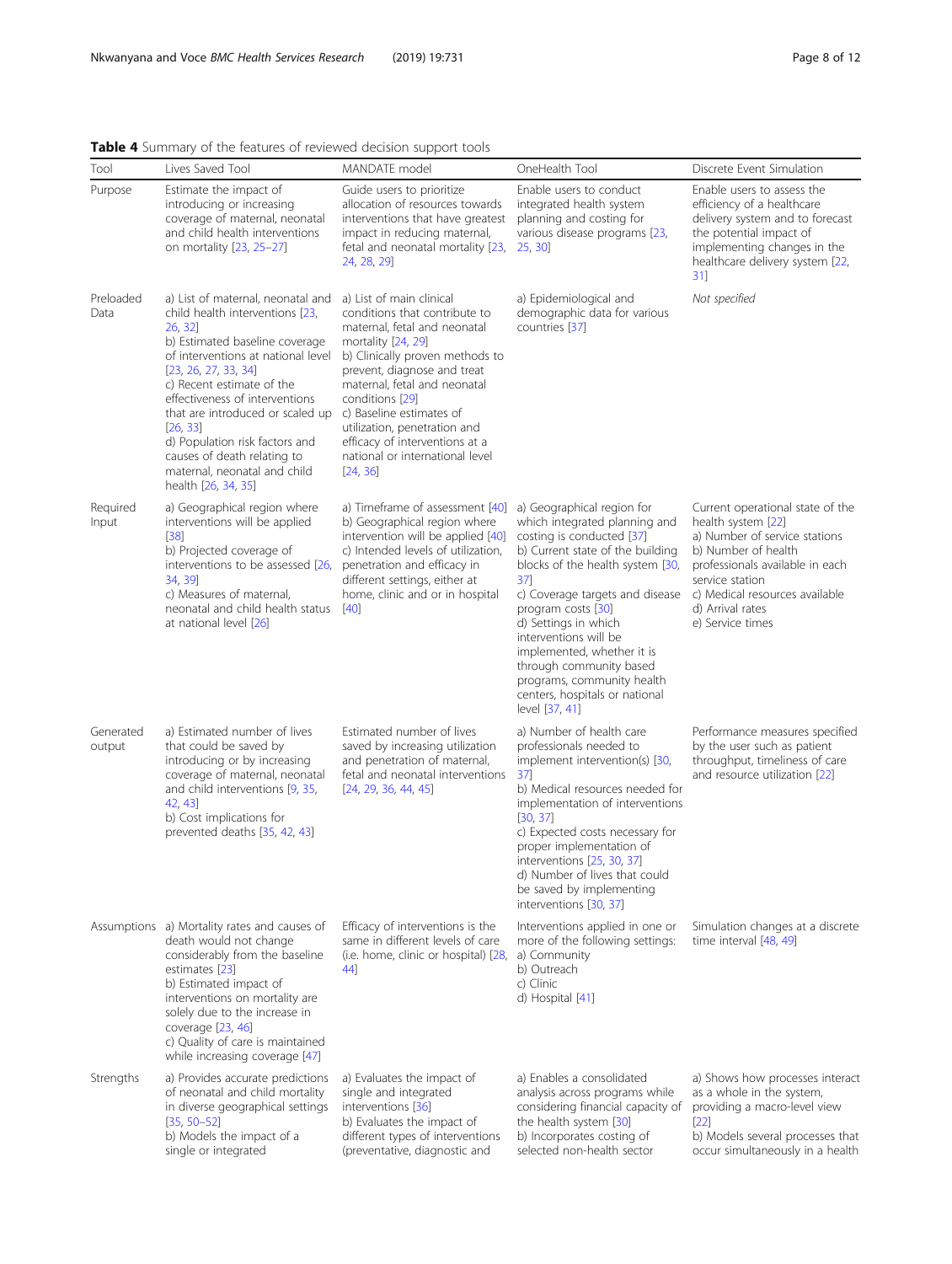Table 4 Summary of the features of reviewed decision support tools (Continued)

| Tool                                          | Lives Saved Tool                                                                                                                                                                                    | <b>MANDATE</b> model                                                                                                                                                                                           | OneHealth Tool                                                                                                                                                                                                 | Discrete Event Simulation                                                                                             |
|-----------------------------------------------|-----------------------------------------------------------------------------------------------------------------------------------------------------------------------------------------------------|----------------------------------------------------------------------------------------------------------------------------------------------------------------------------------------------------------------|----------------------------------------------------------------------------------------------------------------------------------------------------------------------------------------------------------------|-----------------------------------------------------------------------------------------------------------------------|
|                                               | interventions [23, 26, 53]<br>c) Avoids overestimating the<br>impact of interventions by<br>considering multiple potential<br>causes of deaths and risk factors.<br>within one group of deaths [23] | treatment) [24, 28, 36, 44, 54]<br>c) Assesses the impact of<br>transferring mothers and<br>neonates between different<br>levels of care [24, 28, 36, 44]                                                      | factors that may have an impact<br>on health outcomes [37]                                                                                                                                                     | care system [55]<br>c) Effective in allocating scarce<br>resources while minimizing<br>healthcare delivery costs [31] |
| Limitations                                   | Assessment of impact of<br>interventions is limited to the<br>predefined age intervals which<br>do not cover the perinatal<br>period exclusively [26]                                               | Output does not distinguish<br>whether neonatal deaths<br>occurred within the first 7 days<br>of life or later, as a result the<br>impact of interventions on<br>perinatal outcomes cannot be<br>measured [40] | Output does not distinguish<br>whether neonatal deaths<br>occurred within the first 7 days<br>of life or later, as a result the<br>impact of interventions on<br>perinatal outcomes cannot be<br>measured [37] | Not specified                                                                                                         |
| Settings<br>where tool<br>has been<br>applied | Low- and middle-income coun-<br>tries [9, 33-35, 42, 46, 47, 50-53,<br>$56 - 58$                                                                                                                    | Low- and middle-income coun-<br>tries [28, 36, 44, 45, 54, 59]                                                                                                                                                 | Low, middle and high income<br>countries [25, 60-63]                                                                                                                                                           | High-income countries [31, 48,<br>49, 55, 64, 65]                                                                     |
| Level of<br>application                       | Country, provincial and district<br>level [9, 33, 34, 42, 46, 47, 50-53,<br>$56 - 58$                                                                                                               | National and international [28,<br>36, 44, 45, 54, 59]                                                                                                                                                         | National [25, 60-63]                                                                                                                                                                                           | Facility level [31, 48, 49, 55, 64,<br>65                                                                             |

the generated outputs is that estimates do not distinguish if deaths occurred in the first 7 days of life or later [[26,](#page-10-0) [37](#page-10-0), [40\]](#page-10-0). Consequently, the impact of interventions on perinatal outcomes cannot be estimated.

None of the identified decision support tools can be adopted at district hospital level to strengthen decisionmaking in the health system for perinatal care in South Africa. The LiST, MANDATE Model and OneHealth Tool were not designed for implementation at facility level and have limitations in estimating the impact of interventions for the perinatal period [[23](#page-10-0), [24,](#page-10-0) [26,](#page-10-0) [37](#page-10-0), [40](#page-10-0), [71\]](#page-11-0). DES is indeed applicable at facility level; however, it was designed to guide managers improve operational issues of a health system and has not been applied to improve health outcomes of a disease-specific program [[22](#page-10-0), [48,](#page-10-0) [49](#page-10-0)]. Thus, the reviewed decision support tools should be enhanced prior to implementation in the health system for perinatal care in district hospitals in South Africa.

The reviewed decision support tools have been successfully implemented in LMIC and in HIC settings in prioritizing interventions for maternal, child and neonatal health issues [\[24,](#page-10-0) [28](#page-10-0), [35](#page-10-0), [48,](#page-10-0) [57](#page-10-0)]. The LiST and the MANDATE model were specifically designed for implementation in LMIC and have been successfully imple-mented in these settings [\[9,](#page-9-0) [52\]](#page-10-0). The OneHealth Tool has been utilized for various disease programs in LMIC and in HIC [[25,](#page-10-0) [30](#page-10-0)]. The DES, which is applied at facility level, has only been applied to improve the functioning of obstetric units and primary health care facilities in HIC [[48](#page-10-0), [64](#page-11-0)]. Thus, through the application of OneHealth Tool and DES in HIC, decision-making by health managers has been supported at higher levels of management and at facility level. Certainly, improved perinatal outcomes in HIC cannot be solely attributed to the availability and implementation of decision support tools in health facilities. However, health systems in LMIC would benefit from the development and implementation of decision support tools that can be applied at health facility level specifically to strengthen perinatal care.

Poor health system functioning is the main contributor to high perinatal mortality in South Africa [[10](#page-9-0), [11](#page-9-0)]. Hence, a decision support tool relevant for implementation in district hospitals should incorporate the elements to address the performance of the health system essential for optimal perinatal care. Particularly in district hospitals, the tool should guide facility managers in optimal allocation of limited financial resources and in optimising efficiencies. Hence, the tool needs to provide guidance with regard to health system components that need to be prioritized. For instance, informed guidance is needed to decide whether priority is given to purchasing of medical equipment, buying essential medicines, hiring additional staff, provision of relevant training to staff, or in strengthening health information systems. Overall, integrating health system performance in a decision support tool will ensure that managers get a holistic view of all health system factors that influence perinatal outcomes.

The Negotiated Service Delivery Agreement in South Africa emphasized the need to strengthen all critical building blocks of the health system in order to improve its performance [[74](#page-11-0)]. Moreover, the recommendations made by the National Perinatal Morbidity and Mortality Committee (NaPeMMCo), regarding essential strategies to decrease perinatal deaths in South Africa, focused on strengthening the health system [\[11](#page-9-0)]. Remarkably, the majority of recommendations made by NaPeMMCo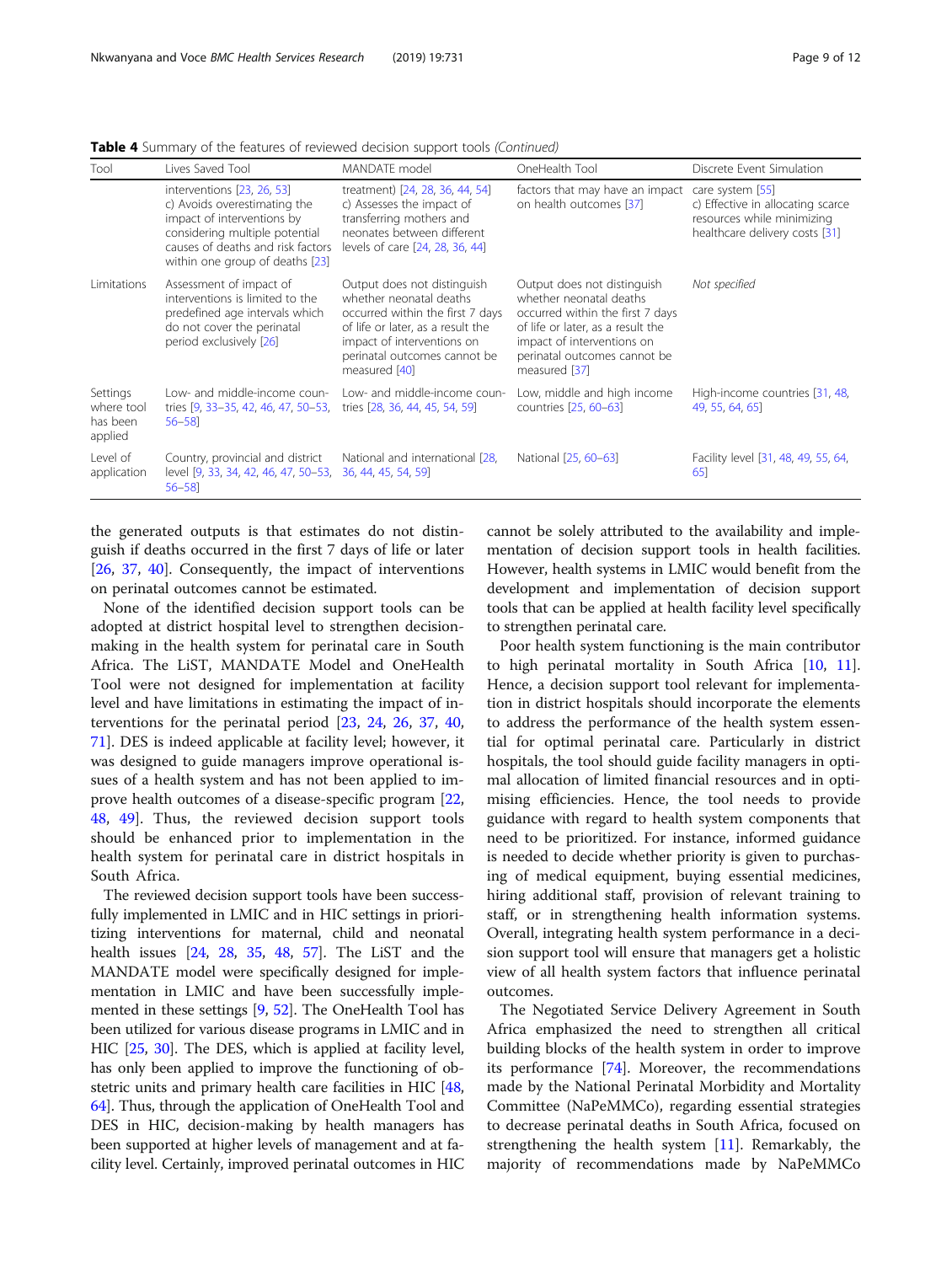<span id="page-9-0"></span>were intended to be implemented in health facilities [11]. Therefore, it is important that the health system for perinatal care is strengthened at a facility level in order to reduce the burden of perinatal mortality.

The function of managers in health facilities need to be strengthened to ensure proper implementation of available guidelines. Particularly in district hospitals, stronger leadership and greater local accountability is key to improving quality of care [9]. Certainly, the function of managers in district hospitals in South Africa can be strengthened by introducing the use of a relevant and contextualized decision support tool that incorporates the performance of the health system at facility level for optimal perinatal care. However, existing tools could be adapted for implementation in district hospitals. In particular, the OneHealth Tool appears to be the most relevant tool to be considered for adaption for implementation in district hospitals as it is useful in integrating health system planning and costing [\[23](#page-10-0), [25](#page-10-0), [30](#page-10-0)]. Moreover, it incorporates a majority of health system building blocks in planning [\[30,](#page-10-0) [37\]](#page-10-0). Hence, adaptation of OneHealth Tool for use in health facilities could be beneficial.

### Conclusion

The reviewed decision support tools have been useful in supporting decision-making in the health sector. However, none of the reviewed tools could be adopted at district hospital level to strengthen the health system for perinatal care in South Africa. Therefore, there is a need for existing decision support tools to be adapted for implementation at facility level or for research to be conducted to develop a tool that will support decisionmaking at district hospital level towards strengthening the health system for perinatal care in South Africa. Nevertheless, availability and implementation of a relevant decision support tool will only yield positive perinatal outcomes provided that there are improvements in management, education and in cultural change.

#### Abbreviations

AIM: Aids Impact Model; DES: Discrete Event Simulation; GSP: General Simulation Program; HIC: High-income countries; LiST: Lives Saved Tool; LMIC: Low- and middle-income countries; MANDATE: Maternal and Neonatal Directed Assessment of Technology; NaPeMMCo: National Perinatal Morbidity and Mortality Committee

#### Acknowledgements

I would like to acknowledge the University of KwaZulu-Natal for enabling easy access to electronic databases from which research articles were extracted.

#### Authors' contributions

NMN acquired articles for review, synthesis findings from articles, wrote the first draft of the manuscript, wrote the final version of the manuscript and is accountable for all aspects of the manuscript. ASV had a substantial contribution in the conception and design of the study, critically revised the first draft, approved final version of the manuscript and agreed to be accountable for all aspects of the manuscript. Both authors read and approved the final manuscript.

#### Funding

This study was supported by the University of KwaZulu-Natal College of Health Sciences Scholarship and the Research Methodology PhD Support Programme. The funding organisations did not participate in the study.

#### Availability of data and materials

The reviewed literature analysed during the current review are available from the corresponding author on reasonable request.

#### Ethics approval and consent to participate

This study was ethically reviewed and approved by the University of KwaZulu-Natal Biomedical Research Ethics Committee (approval number BE005/15). This is a literature review, there were no study participants. Hence consent to participate was not necessary.

#### Consent for publication

Not applicable, no individual data was used.

#### Competing interests

The authors declare that they have no competing interests.

### Received: 25 March 2019 Accepted: 9 October 2019 Published online: 22 October 2019

#### References

- 1. Akseer N, Lawn JE, Keenan W, Konstantopoulos A, Cooper P, Ismail Z, Thacker N, Cabral S, Bhutta ZA. Ending preventable newborn deaths in a generation. Int J Gynecol Obstet. 2015;131:S43–8.
- 2. Lawn JE, Blencowe H, Pattinson R, Cousens S, Kumar R, Ibiebele I, Gardosi J, Day LT, Stanton C. Stillbirths: where? when? why? how to make the data count? Lancet. 2011;377(9775):1448–63.
- 3. Blencowe H, Cousens S, Jassir FB, Say L, Chou D, Mathers C, Hogan D, Shiekh S, Qureshi ZU, You D. National, regional, and worldwide estimates of stillbirth rates in 2015, with trends from 2000: a systematic analysis. Lancet Glob Health. 2016;4(2):e98–e108.
- 4. Lawn JE, Cousens S, Zupan J, Team LNSS. 4 million neonatal deaths: when? where? why? Lancet. 2005;365(9462):891–900.
- 5. Heazell AE, Siassakos D, Blencowe H, Burden C, Bhutta ZA, Cacciatore J, Dang N, Das J, Flenady V, Gold KJ. Stillbirths: economic and psychosocial consequences. Lancet. 2016;387(10018):604–16.
- 6. Kelley MC, Trinidad SB. Silent loss and the clinical encounter: parents' and physicians' experiences of stillbirth–a qualitative analysis. BMC Pregnancy Childbirth. 2012;12(1):137.
- 7. Mashego T-AB, Nesengani DS, Ntuli T, Wyatt G. Burnout, compassion fatigue and compassion satisfaction among nurses in the context of maternal and perinatal deaths. J Psychol Afr. 2016;26(5):469–72.
- 8. Nuzum D, Meaney S, O'donoghue K. The impact of stillbirth on consultant obstetrician gynaecologists: a qualitative study. BJOG Int J Obstet Gynaecol. 2014;121(8):1020–8.
- 9. Chopra M, Daviaud E, Pattinson R, Fonn S, Lawn JE. Saving the lives of South Africa's mothers, babies, and children: can the health system deliver? Lancet. 2009;374(9692):835–46.
- 10. Saving babies 2012–2013. In: Pattinson R, Rhoda N, editors. Ninth report on perinatal care in South Africa. Pretoria: Tshepesa Press; 2014.
- 11. Number of Perinatal Deaths According to District Health Information System (DHIS). In: National Perinatal Mortality and Morbidity Committe (NaPeMMCo) Triennial Report (2008-2010). Pretoria: National Perinatal Mortality and Morbidity Committee; 2011.
- 12. National Perinatal Mortality and Morbidity Committe. Saving babies 2014- 2016: triennial report on perinatal mortality in South Africa. Pretoria: National Department of Health; 2018.
- 13. Allanson ER, Pattinson RC. Quality-of-care audits and perinatal mortality in South Africa. Bull World Health Organ. 2015;93:424–8.
- 14. Pattinson R, PPIP Group. Saving babies 2008–2009: seventh report on perinatal care in South Africa. Edited by Group P. Pretoria: Tshepesa Press; 2011.
- 15. National Perinatal Morbidity and Mortality Committee. National perinatal morbidity and mortality committee report 2008-2010. Pretoria: South African National Department of Health; 2011.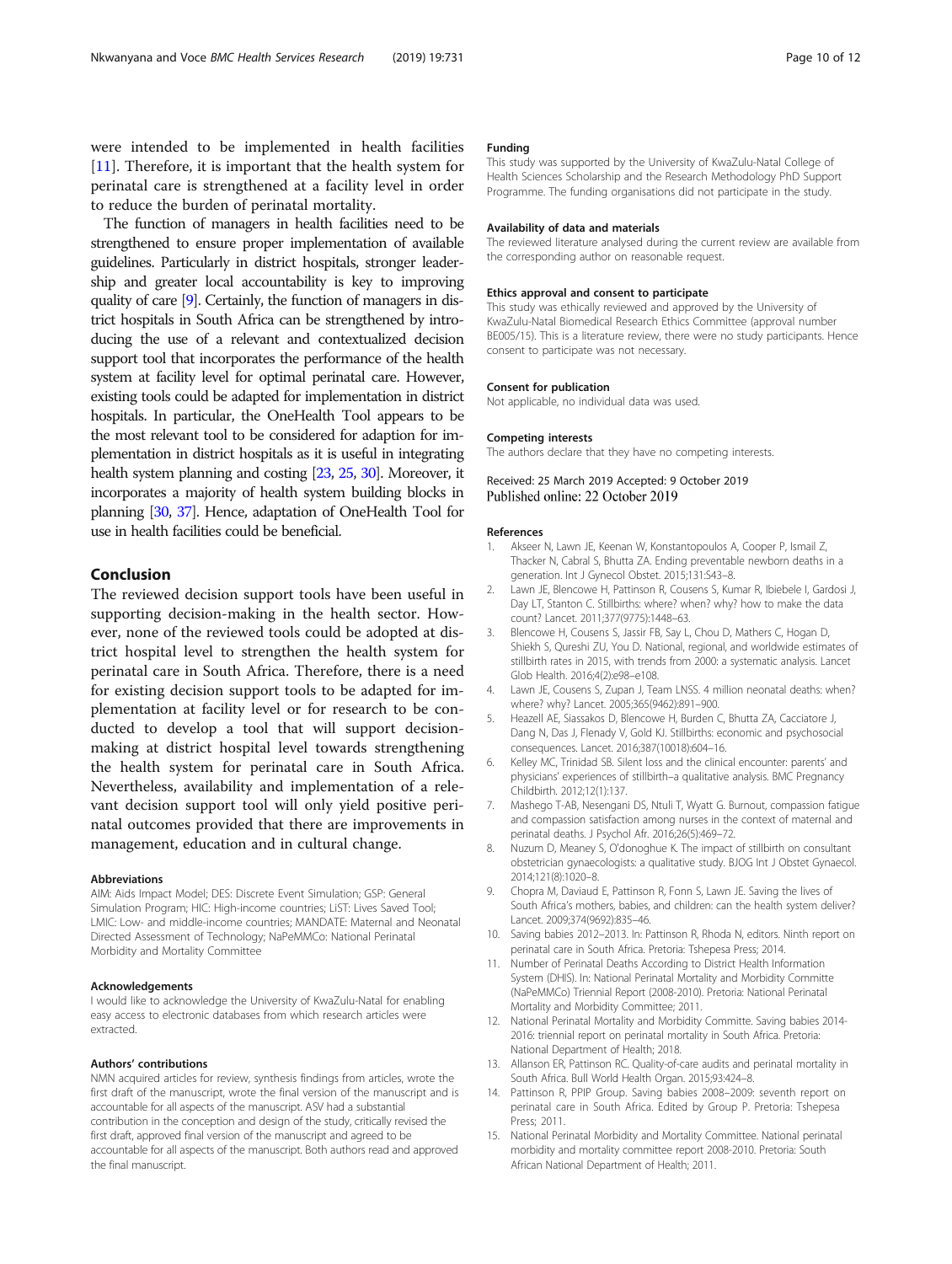- <span id="page-10-0"></span>16. Pattinson RC, Makin JD, Pillay Y, van den Broek N, Moodley J. Basic and comprehensive emergency obstetric and neonatal care in 12 South African health districts. S Afr Med J. 2015;105(4):256–60.
- 17. Coovadia H, Jewkes R, Barron P, Sanders D, McIntyre D. The health and health system of South Africa: historical roots of current public health challenges. Lancet. 2009;374(9692):817–34.
- 18. English R, Masilela T, Barron P, Schönfeldt A. Health information systems in South Africa. South African health review; 2011.
- 19. Scott V, Gilson L. Exploring how different modes of governance act across health system levels to influence primary healthcare facility managers' use of information in decision-making: experience from Cape Town, South Africa. Int J Equity Health. 2017;16(1):159.
- 20. Pickering C, Byrne J. The benefits of publishing systematic quantitative literature reviews for PhD candidates and other early-career researchers. High Educ Res Dev. 2014;33(3):534–48.
- 21. Pickering C, Grignon J, Steven R, Guitart D, Byrne J. Publishing not perishing: how research students transition from novice to knowledgeable using systematic quantitative literature reviews. Stud High Educ. 2015;40(10):1756–69.
- 22. Hamrock E, Paige K, Parks J, Scheulen J, Levin S. Discrete event simulation for healthcare organizations: a tool for decision making. J Healthc Manag. 2013;58(2):110–25.
- 23. Walker N, Tam Y, Friberg IK. Overview of the lives saved tool (LiST). BMC Public Health. 2013;13(Suppl 3):S1.
- 24. McClure EM, Rouse DJ, MacGuire ER, Jones B, Griffin JB, Jobe AH, Kamath-Rayne BD, Shaffer C, Goldenberg RL. The MANDATE model for evaluating interventions to reduce postpartum hemorrhage. Int J Gynecol Obstet. 2013;121(1):5–9.
- 25. Adesina A, Bollinger LA. Estimating the cost-savings associated with bundling maternal and child health interventions: a proposed methodology. BMC Public Health. 2013;13(3):1.
- 26. Winfrey W, McKinnon R, Stover J. Methods used in the lives saved tool (LiST). BMC Public Health. 2011;11(3):1.
- 27. Boschi-Pinto C, Young M, Black RE. The Child Health Epidemiology Reference Group reviews of the effectiveness of interventions to reduce maternal, neonatal and child mortality. Int J Epidemiol. 2010;39(suppl\_1):i3–6.
- 28. Kamath-Rayne BD, Griffin JB, Moran K, Jones B, Downs A, McClure EM, Goldenberg RL, Rouse D, Jobe AH. Resuscitation and obstetrical care to reduce intrapartum-related neonatal deaths: a MANDATE study. Matern Child Health J. 2015;19(8):1853–63.
- 29. MANDATE OVERVIEW. [http://www.mandate4mnh.org/content/media\\_](http://www.mandate4mnh.org/content/media_overview/index.html) [overview/index.html.](http://www.mandate4mnh.org/content/media_overview/index.html) Accessed 20 June 2016.
- 30. Bollinger LA, Sanders R, Winfrey W, Adesina A. Lives saved tool (LiST) costing: a module to examine costs and prioritize interventions. BMC Public Health. 2017;17(4):782.
- 31. Jacobson SH, Hall SN, Swisher JR. Discrete-event simulation of health care systems. In: Patient flow: reducing delay in healthcare delivery. Boston: Springer; 2006. p. 211–52.
- 32. Friberg IK, Bhutta ZA, Darmstadt GL, Bang A, Cousens S, Baqui AH, Kumar V, Walker N, Lawn JE. Comparing modelled predictions of neonatal mortality impacts using LiST with observed results of community-based intervention trials in South Asia. Int J Epidemiol. 2010;39(suppl 1):i11–20.
- 33. Friberg IK, Kinney MV, Lawn JE, Kerber KJ, Odubanjo MO, Bergh A-M, Walker N, Weissman E, Chopra M, Black RE. Sub-Saharan Africa's mothers, newborns, and children: how many lives could be saved with targeted health interventions? PLoS Med. 2010;7(6):e1000295.
- 34. Pattinson R, Kerber K, Buchmann E, Friberg IK, Belizan M, Lansky S, Weissman E, Mathai M, Rudan I, Walker N. Stillbirths: how can health systems deliver for mothers and babies? Lancet. 2011;377(9777):1610–23.
- 35. McGee S-A, Chola L, Tugendhaft A, Mubaiwa V, Moran N, McKerrow N, Kamugisha L, Hofman K. Strategic planning for saving the lives of mothers, newborns and children and preventing stillbirths in KwaZulu-Natal province South Africa: modelling using the lives saved tool (LiST). BMC Public Health. 2016;16(1):1.
- 36. Goldenberg RL, Jones B, Griffin JB, Rouse DJ, Kamath-Rayne BD, Trivedi N, McClure EM. Reducing maternal mortality from preeclampsia and eclampsia in low-resource countries–what should work? Acta Obstet Gynecol Scand. 2015;94(2):148–55.
- 37. Tutorial on how to use OneHealth Tool. [https://www.youtube.com/](https://www.youtube.com/watch?v=t1chFnEH9nI) [watch?v=t1chFnEH9nI](https://www.youtube.com/watch?v=t1chFnEH9nI). Accessed 26 June 2016.
- 38. Lives Saved Tool. Software demonstration Subnational Wizard. [https://](https://www.youtube.com/watch?v=lTZxCJbK8tE) [www.youtube.com/watch?v=lTZxCJbK8tE.](https://www.youtube.com/watch?v=lTZxCJbK8tE) Accessed 3 Oct 2019.
- 39. Lawn JE, Kinney M, Lee AC, Chopra M, Donnay F, Paul VK, Bhutta ZA, Bateman M, Darmstadt GL. Reducing intrapartum-related deaths and

disability: can the health system deliver? Int J Gynaecol Obstet. 2009; 107(Supplement 1):S123–40, S140-2.

- 40. Using the MANDATE Web Model. [http://www.mandate4mnh.org/content/](http://www.mandate4mnh.org/content/media_tutorial/index.html) [media\\_tutorial/index.html](http://www.mandate4mnh.org/content/media_tutorial/index.html). Accessed 20 June 2016.
- 41. OneHealth Tool Intervention Assumptions. [http://avenirhealth.org/](http://avenirhealth.org/Download/Spectrum/Manuals/Treatment%20Assumptions%202016%201%2010.pdf) [Download/Spectrum/Manuals/Treatment%20Assumptions%202016%201%2](http://avenirhealth.org/Download/Spectrum/Manuals/Treatment%20Assumptions%202016%201%2010.pdf) [010.pdf.](http://avenirhealth.org/Download/Spectrum/Manuals/Treatment%20Assumptions%202016%201%2010.pdf) Accessed 18 May 2017.
- 42. Chola L, Pillay Y, Barron P, Tugendhaft A, Kerber K, Hofman K. Cost and impact of scaling up interventions to save lives of mothers and children: taking South Africa closer to MDGs 4 and 5. Glob Health Action. 2015;8(1):27265.
- 43. Bartlett L, Weissman E, Gubin R, Patton-Molitors R, Friberg IK. The impact and cost of scaling up midwifery and obstetrics in 58 low-and middleincome countries. PLoS One. 2014;9(6):e98550.
- 44. Harrison MS, Griffin JB, McClure EM, Jones B, Moran K, Goldenberg RL. Maternal Mortality from obstructed labor: a MANDATE analysis of the ability of technology to save lives in sub-Saharan Africa. Am J Perinatol. 2016;33(09):873–81.
- 45. Herrick TM, Harner-Jay CM, Levisay AM, Coffey PS, LaBarre PD. Prioritizing investments in innovations to protect women from the leading causes of maternal death. BMC Pregnancy Childbirth. 2014;14(1):1.
- 46. Walker N, Yenokyan G, Friberg IK, Bryce J. Patterns in coverage of maternal, newborn, and child health interventions: projections of neonatal and under-5 mortality to 2035. Lancet. 2013;382(9897):1029–38.
- 47. Bryce J, Friberg IK, Kraushaar D, Nsona H, Afenyadu GY, Nare N, Kyei-Faried S, Walker N. LiST as a catalyst in program planning: experiences from Burkina Faso, Ghana and Malawi. Int J Epidemiol. 2010;39(suppl 1):i40–7.
- 48. Griffin J, Xia S, Peng S, Keskinocak P. Improving patient flow in an obstetric unit. Health Care Manag Sci. 2012;15(1):1–14.
- 49. Cochran JK, Bharti A. Stochastic bed balancing of an obstetrics hospital. Health Care Manag Sci. 2006;9(1):31–45.
- 50. Hazel E, Gilroy K, Friberg I, Black RE, Bryce J, Jones G. Comparing modelled to measured mortality reductions: applying the lives saved tool to evaluation data from the accelerated child survival Programme in West Africa. Int J Epidemiol. 2010;39(suppl 1):i32–9.
- 51. Johri M, Ridde V, Heinmüller R, Haddad S. Estimation of maternal and child mortality one year after user-fee elimination: an impact evaluation and modelling study in Burkina Faso. Bull World Health Organ. 2014;92(10):706–15.
- 52. Michalow J, Chola L, McGee S, Tugendhaft A, Pattinson R, Kerber K, Hofman K. Triple return on investment: the cost and impact of 13 interventions that could prevent stillbirths and save the lives of mothers and babies in South Africa. BMC Pregnancy Childbirth. 2015;15(1):39.
- 53. Jo Y, Labrique AB, Lefevre AE, Mehl G, Pfaff T, Walker N, Friberg IK. Using the lives saved tool (LiST) to model mHealth impact on neonatal survival in resource-limited settings. PLoS One. 2014;9(7):e102224.
- 54. McClure EM, Jones B, Rouse DJ, Griffin JB, Kamath-Rayne BD, Downs A, Goldenberg RL. Tranexamic acid to reduce postpartum hemorrhage: a MANDATE systematic review and analyses of impact on maternal mortality. Am J Perinatol. 2015;32(05):469–74.
- 55. Mielczarek B, Uziałko-Mydlikowska J. Application of computer simulation modeling in the health care sector: a survey. Simulation. 2012;88(2):197–216.
- 56. McPake B, Edoka I, Witter S, Kielmann K, Taegtmeyer M, Dieleman M, Vaughan K, Gama E, Kok M, Datiko D. Cost-effectiveness of communitybased practitioner programmes in Ethiopia, Indonesia and Kenya. Bull World Health Organ. 2015;93(9):631–9.
- 57. Acuin CS, Khor GL, Liabsuetrakul T, Achadi EL, Htay TT, Firestone R, Bhutta ZA. Maternal, neonatal, and child health in Southeast Asia: towards greater regional collaboration. Lancet. 2011;377(9764):516–25.
- 58. Keita Y, Sangho H, Roberton T, Vignola E, Traoré M, Munos M. Using the lives saved tool to aid country planning in meeting mortality targets: a case study from Mali. BMC Public Health. 2017;17(4):777.
- 59. Griffin JB, McClure EM, Kamath-Rayne BD, Hepler BM, Rouse DJ, Jobe AH, Goldenberg RL. Interventions to reduce neonatal mortality: a mathematical model to evaluate impact of interventions in sub-Saharan Africa. Acta Paediatr. 2017;106(8):1286–95.
- 60. Stenberg K, Axelson H, Sheehan P, Anderson I, Gülmezoglu AM, Temmerman M, Mason E, Friedman HS, Bhutta ZA, Lawn JE. Advancing social and economic development by investing in women's and children's health: a new global investment framework. Lancet. 2014; 383(9925):1333–54.
- 61. Boyle CF, Levin C, Hatefi A, Madriz S, Santos N. Achieving a "grand convergence" in global health: modeling the technical inputs, costs, and impacts from 2016 to 2030. PLoS One. 2015;10(10):e0140092.